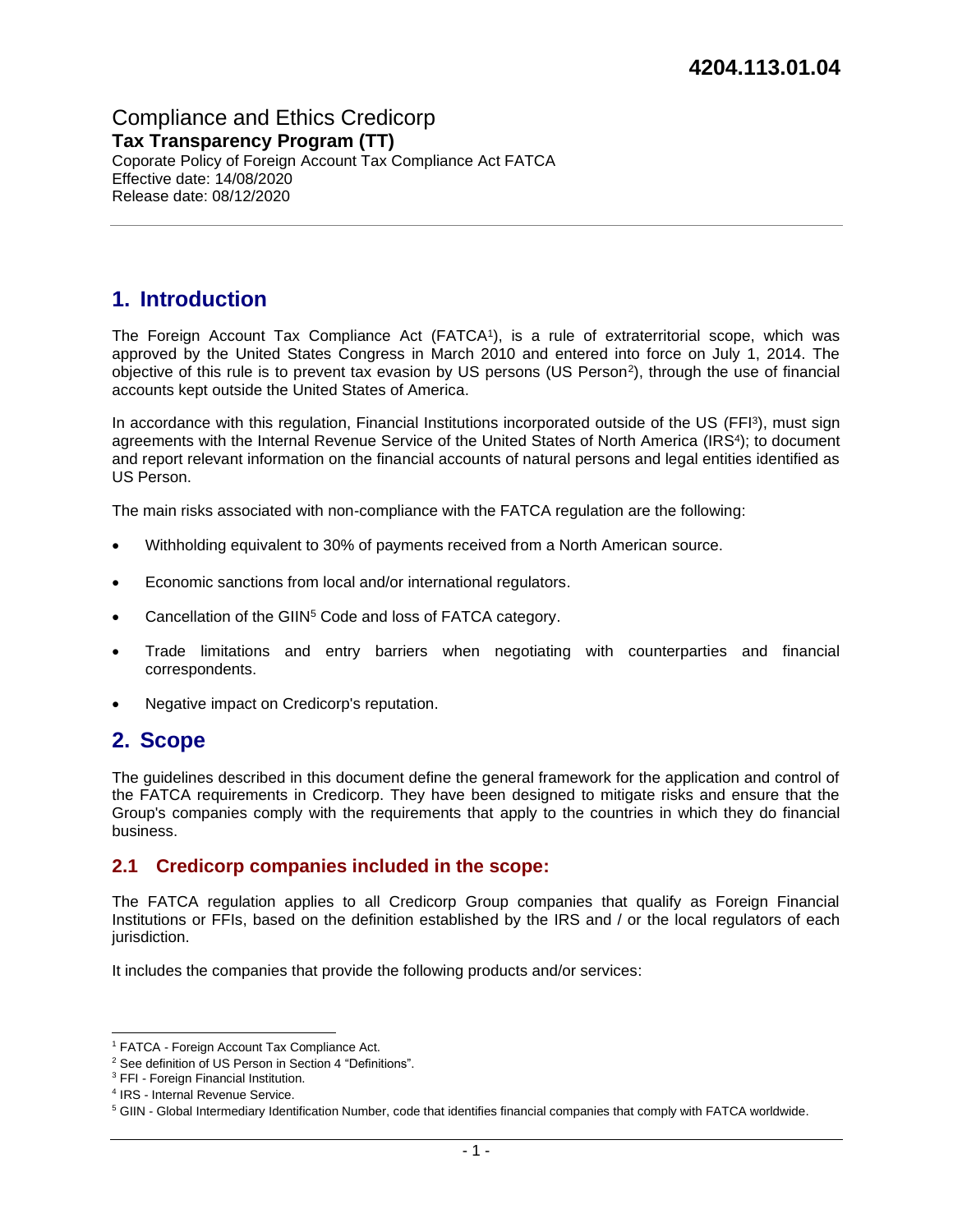- a. **Deposit accounts:** Any commercial account, checking account, savings account, term account or other account represented by: Certificates of deposit, savings, investment, debt, or other similar instrument that a Financial Institution offers to its clients, due to its usual bank activity. Including the capital held by an insurance company to guarantee the payment or payment of interest on investment contracts or similar,
- b. **Custodial accounts:** Any account (other than an insurance contract, insurance contract with cash value or a private retirement fund contract) in which one or more financial assets (shares, fixed income, derivatives, etc.) are deposited, on behalf of a third party.
- c. **Equity stakes:** direct or indirect participations in companies, investment entities (funds, trusts, etc.), holding entities, financial institutions or debt papers issued by any of the above. In the case of mutual funds and investment funds, the reference to equity or debt participation is with respect to the managed fund and not to the Fund Management Company. Any equity or debt participation in an investment entity is excluded only for the fact of: (i) advising on investment matters to a client and acting on his behalf, or (ii) managing portfolios for a client and acting in name of this in order to invest, manage or administer financial assets deposited on behalf of the client in a financial institution other than said entity. For trusts, who holds the participation in the trust can be a settlor, trustee, beneficiaries, or any other person who exercises control of the trust.
- d. **Insurance contract or cash value annuity contract:** insurance contracts with cash value and private retirement fund contracts, issued or held in a financial institution. They are different from private, immediate, non-transferable income not linked to investment, issued to a natural person and that monetize a pension or a disability benefit, linked to an account identified as an excluded account.

The Credicorp companies that are under this scope must follow a process of adaptation to the guidelines described in this document, according to their particular characteristics (country, type of company, type of products, type of clients, market, etc.). In the same way, they must ensure that all their activities are carried out in accordance with this document.

On the release date of this policy  $6$ , Financial Institutions  $7$  of the Credicorp Group that are included in the scope of the FATCA regulation are:

#### **Local companies (Peru):**

- Banco de Crédito del Perú.
- Credicorp Capital Sociedad Agente de Bolsa S.A.
- Credicorp Capital S.A. Sociedad Administradora de Fondos.
- Credicorp Capital Sociedad Titulizadora S.A.
- Credicorp Capital Servicios Financieros S.A.
- Grupo Crédito S.A.
- Mibanco Banco de la Microempresa S.A.
- Pacífico.

<sup>&</sup>lt;sup>6</sup> This list is subject to changes and additions of new entities or existing entities in the Credicorp Group, which may qualify as FFI due to their activities or line of business.

<sup>7</sup> Includes Patrimonies, Trusts, Funds, Investment Vehicles and others managed by each of the companies.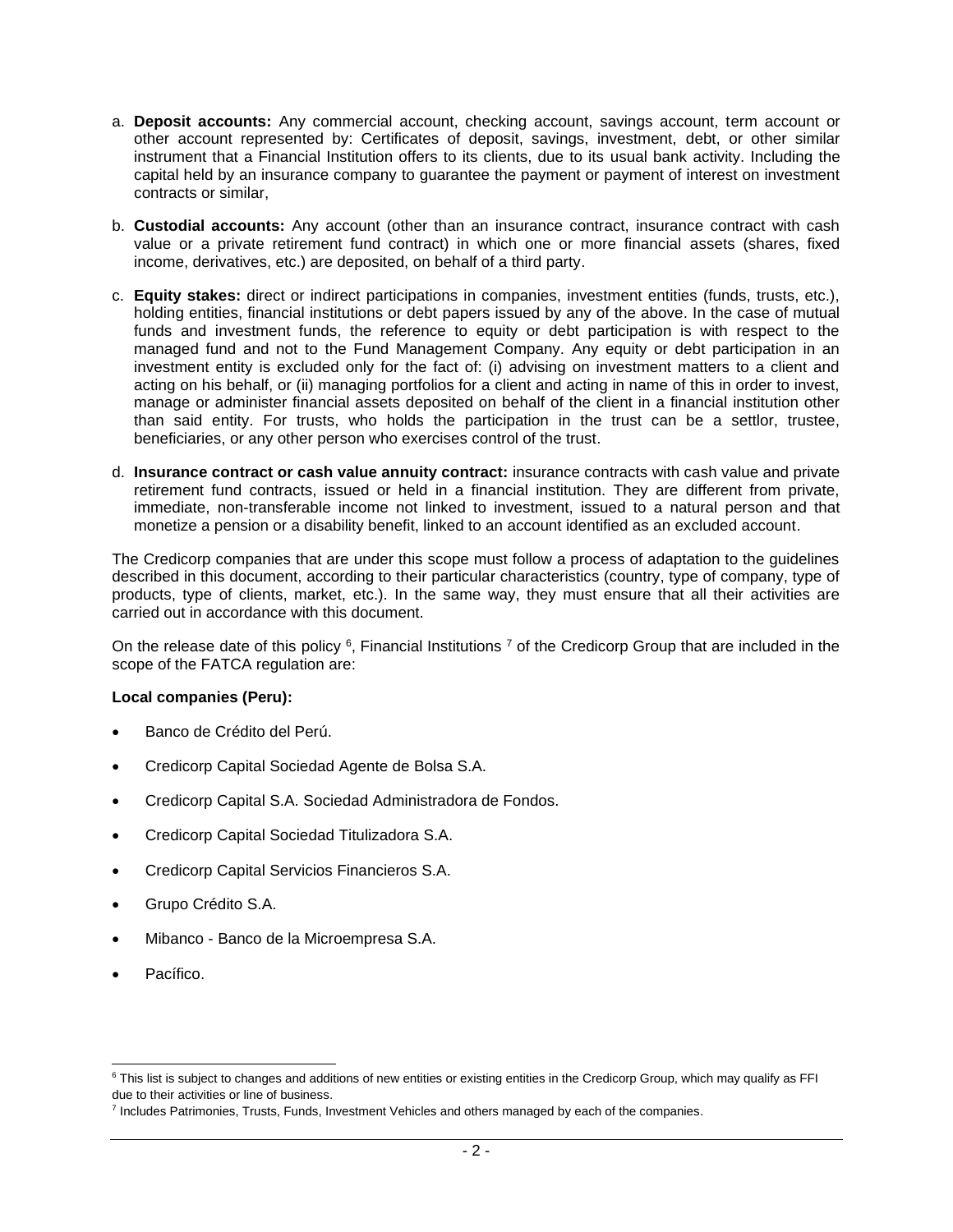• Prima AFP S.A.

#### **Subsidiaries and affiliates abroad:**

| <b>Jurisdiction</b> | <b>Subsidiary</b>                                                           |  |
|---------------------|-----------------------------------------------------------------------------|--|
| <b>Bahamas</b>      | CCR. Inc.                                                                   |  |
| <b>Bolivia</b>      | Banco de Crédito de Bolivia S.A.                                            |  |
| <b>Bolivia</b>      | Credibolsa S.A. Agencia de Bolsa.                                           |  |
| <b>Bolivia</b>      | Credifondo Sociedad Administradora de Fondos de Inversión S.A.              |  |
| <b>Bolivia</b>      | Inversiones Credicorp Bolivia S.A.                                          |  |
| Chile               | Credicorp Capital Asset Management S.A Administradora General de<br>Fondos. |  |
| Chile               | Credicorp Capital Chile S.A.                                                |  |
| Chile               | Credicorp Capital S.A. Administradora de Inversiones.                       |  |
| Chile               | Credicorp Capital S.A. Corredores de Bolsa.                                 |  |
| Chile               | Inversiones IMT S.A.                                                        |  |
| Colombia            | Credicorp Capital Colombia S.A.                                             |  |
| Colombia            | Credicorp Capital Fiduciaria S.A.                                           |  |
| Colombia            | Bancompartir S.A.                                                           |  |
| <b>USA</b>          | Banco de Crédito del Perú -Miami Branch.                                    |  |
| <b>USA</b>          | Credicorp Capital Securities Inc.                                           |  |
| <b>USA</b>          | Ultralat Capital Markets Inc.                                               |  |
| Cayman Islands      | <b>Atlantic Security Bank.</b>                                              |  |
| Cayman Islands      | Credicorp Capital Asset Management.                                         |  |
| Cayman Islands      | Credicorp Capital Global SPC.                                               |  |
| Cayman Islands      | Credicorp Capital Mutual Funds SPC.                                         |  |
| Luxembourg          | Credicorp Capital Asset Management Fund.                                    |  |
| Panama              | Atlantic Security Bank - Panama Branch.                                     |  |
| Panama              | Banco de Crédito del Perú - Panama Branch.                                  |  |
| Uruguay             | <b>IM TRUST International S.A.</b>                                          |  |

In order to expand information on the application of this policy, FATCA Guidelines will be released for each jurisdiction, with the most relevant aspects for the implementation of each regulatory model.

## **2.2 Current regulatory models:**

The IRS has defined 3 Regulatory Models for the application of FATCA. Two of the models correspond to the type of Intergovernmental Agreement (IGA<sup>8</sup>) signed by the country (IGA Model 1 or IGA Model 2); and the third model (General Regulation) applies to Financial Institutions that voluntarily register on the IRS Website, because they are in non-participating jurisdictions. The General Regulation also applies to subsidiaries and branches incorporated in the USA.

The models applicable to the Credicorp Group companies in their different jurisdictions are:

|                    | The country signs an agreement with the IRS   Bahamas,                         | Luxemburg,        |
|--------------------|--------------------------------------------------------------------------------|-------------------|
| <b>IGA Model 1</b> | and the local tax authority intervenes in the Colombia, Cayman Islands,        |                   |
|                    | application of the rule.                                                       | Panama, and Peru. |
|                    | The country signs an agreement with the IRS                                    |                   |
| IGA Model 2:       | and the local tax authority does not intervene in Bermuda, Chile, and Uruguay. |                   |
|                    | the application of the rule.                                                   |                   |

<sup>8</sup> IGA – Intergovernmental Agreement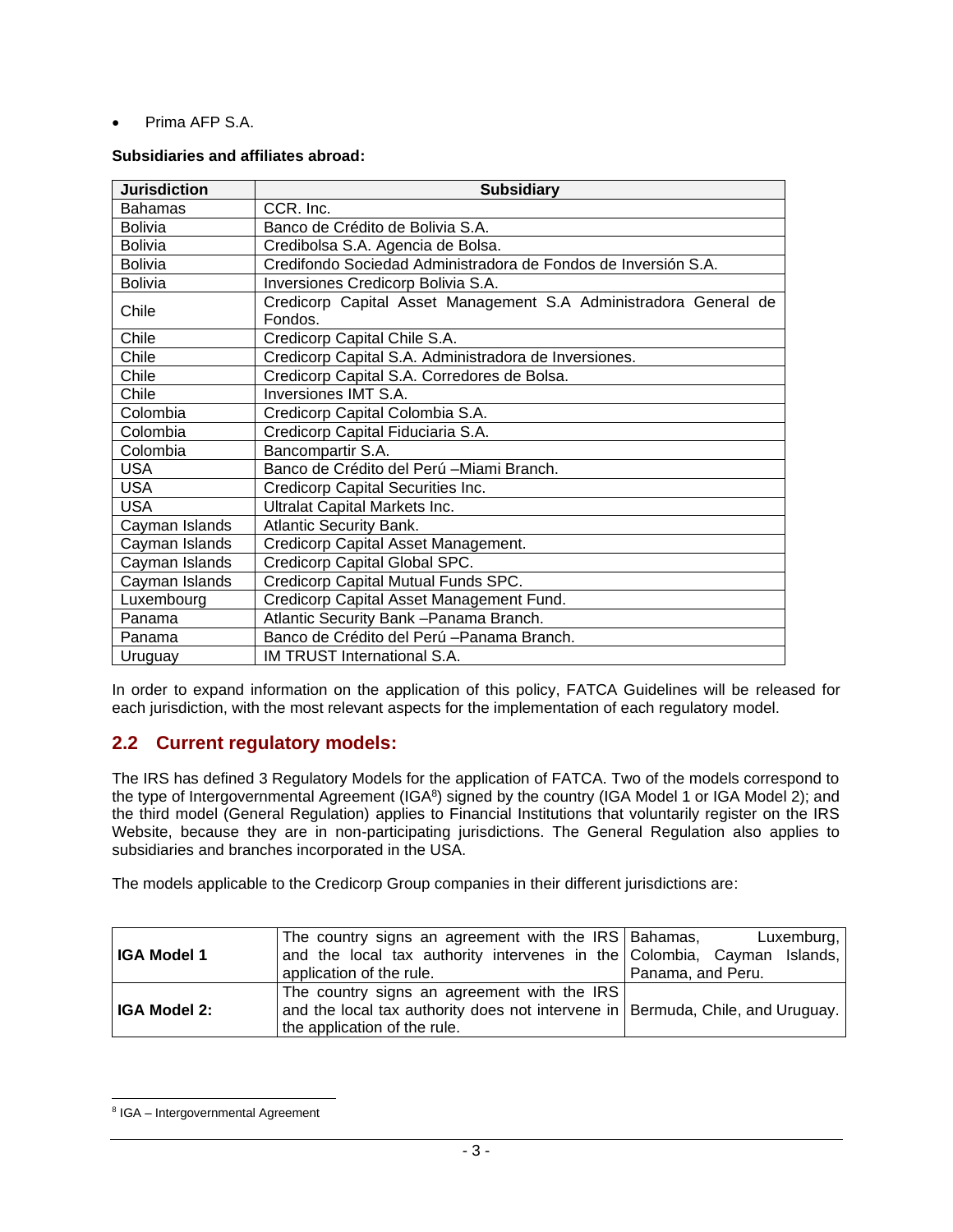|  | <b>Example 19 The country does not sign an agreement with</b> Bolivia.<br><b>Example 19 September 14 of the URS, and FFIs must comply Chapter 4 of the USA</b><br>US Internal Revenue Code. |  |
|--|---------------------------------------------------------------------------------------------------------------------------------------------------------------------------------------------|--|
|--|---------------------------------------------------------------------------------------------------------------------------------------------------------------------------------------------|--|

# **3. General objectives**

The objectives of this policy are:

- a. Establish guidelines to be followed by Credicorp companies for the correct application and adequate implementation of FATCA requirements, regarding the management of financial counterparties, the management of clients and the treatment of financial accounts of US persons.
- b. Ensure that Credicorp companies comply with all FATCA requirements regarding identification, due diligence, reporting and retention, regarding financial accounts of US persons.
- c. Establish adequate mechanisms that allow having relevant information from clients to comply with FATCA requirements.

# **4. Definitions**

- a. **Intergovernmental Agreement - IGA:** Agreement between the US government (through the IRS), with the government of a foreign country to enable the implementation of FATCA.
- b. **Withholding Agent:** Certain FFIs that, under the FATCA framework, must withhold 30% from recalcitrant clients, on behalf of the IRS.
- c. **GIIN (Global Intermediary Identification Number) Code:** Code that Financial Institutions registered with the IRS receive to comply with the requirements of FATCA, under any of the 3 existing regulatory models (Model 1, Model 2, or General Regulation).
- d. **Counterparties:** All those entities or third parties through which investment operations, transactions impacted by FATCA and/or transactions related to products impacted by FATCA are carried out (example: Banks, Brokers, Stockbrokers, Custodians, etc.). In general, entities whose main activity is to carry out transactions impacted by FATCA, either through the acquisition of a product or the provision of a service.
- e. **High Value Accounts:** Pre-existing financial accounts held by individuals, who have an aggregate balance greater than US \$ 1 MM.
- f. **Custodial Accounts:** Accounts that invest exclusively in financial instruments with investment components, such as: stocks, bonds, etc.
- g. **Depositary Accounts:** Monetary accounts held by a client in a financial institution, such as: savings accounts, checking accounts, term accounts, bank certificates, certain insurance policies, funds, securities, etc.
- h. **US Accounts:** Financial accounts held or controlled by clients who qualify as US Person.
- i. **Financial Account:** All the accounts that a financial institution holds in the regular course of its activities and includes custody accounts, deposit accounts, capital participation and specific insurance contracts.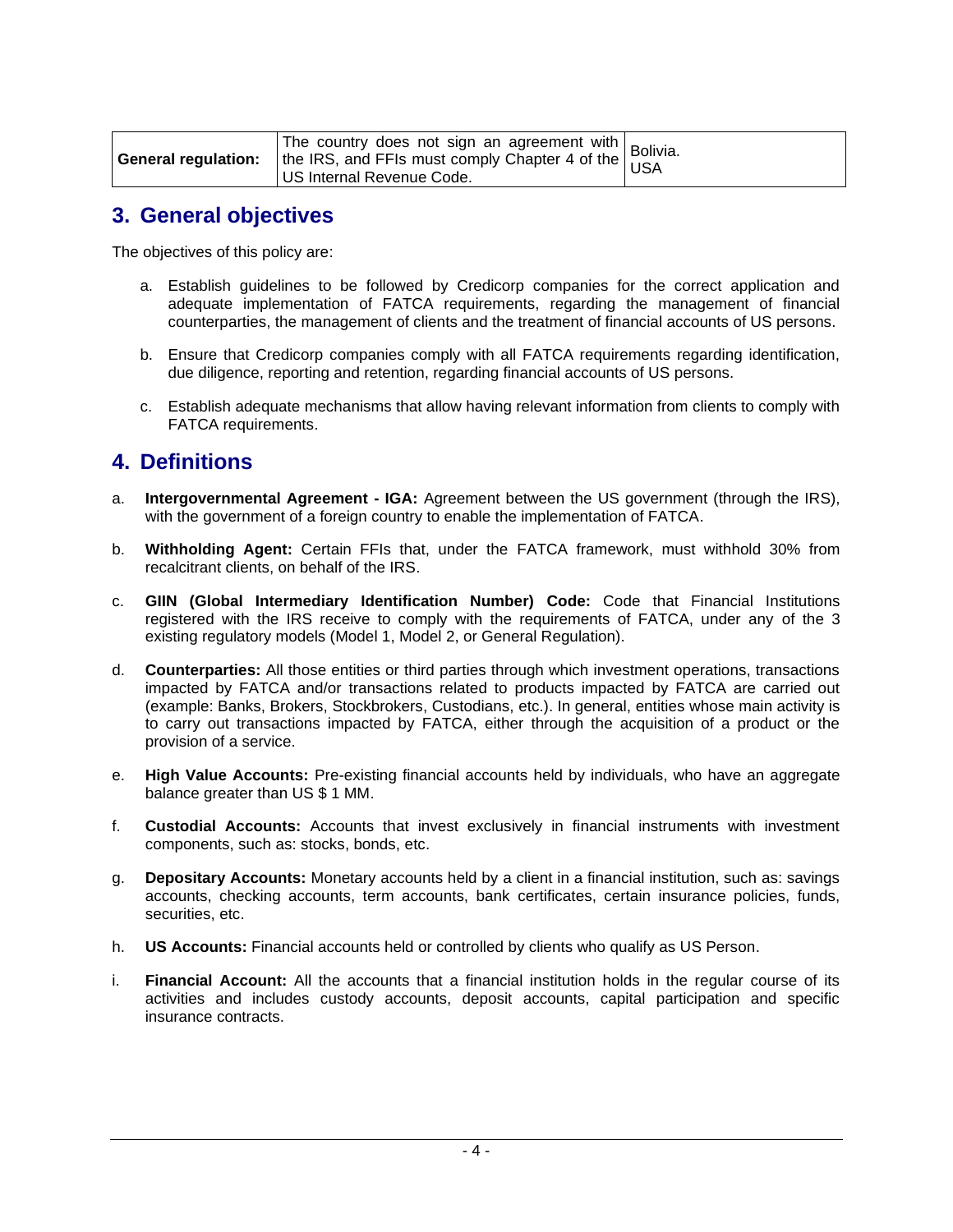- j. **New Accounts:** All accounts opened by an FFI as of July 1, 2014.
- k. **Pre-existing Accounts:** All the accounts held by an FFI as of June 30, 2014.
- l. **Non Participating Foreign Financial Institution - NPFFI:** Any financial institution incorporated outside the United States that is not registered with the IRS and has not implemented the requirements of the FATCA regulation.
- m. **Participating Foreign Financial Institution - PFFI:** Any financial institution incorporated outside the USA that is registered with the IRS and has implemented the requirements of FATCA.
- n. **Excepted NFFE:** Non-financial entities incorporated outside the USA that are exempt from the FATCA scope, such as: companies listed on the Stock Exchange, tax-exempt organizations, NGOs, etc.
- o. **Passive Non-Financial Foreign Entity:** Non-financial entities, incorporated outside the USA, that receive more than 50% of their gross income from passive sources, such as: interest, dividends, capital gains, etc., and/or allocate more than 50% of their assets to generate passive income.
- p. **Expanded Affiliated Group - EAG:** Set of companies that belong to the same economic group and that qualify as FFI.
- q. **US indicia:** Some sign or general information that allows to suppose or presume that a certain client could be considered as a US Person. The indicia in the FATCA regulation are the following: 1) USA Nationality or citizenship, 2) Country of birth USA, 3) Address in the USA, 4) Telephone in the USA, 5) Permanent instructions to the USA, 6) Proxies with USA address and 7) Hold mail in the US.
- r. **Foreign Financial Institution - FFI:** Any financial institution incorporated outside the United States named like this by the IRS that: 1) Accepts deposits as part of its banking or similar activity, 2) Holds financial assets on behalf of third parties, 3) Is related to the business of the investment, reinvestment, or trading of securities, 4) Is an insurance company that makes payments to a financial account or maintains products with an investment component.
- s. **Qualified Intermediary - QI:** An entity incorporated outside the USA that has entered into an agreement with the US government to act as a withholding agent on behalf of the IRS. A foreign branch of a US intermediary can also act as a QI.
- t. **Foreign Account Tax Compliance Act - FATCA:** Legislation adopted by the US in 2010, which aims to prevent tax evasion of US persons who hold financial accounts kept outside the United States.
- u. **Taxpayer Identification Number - TIN:** Generic name used to refer to the identification number issued by the tax authority to the taxpayers of a country. In the US the TIN is the  $SSN<sup>9</sup>$ , in Colombia NIT<sup>10</sup>, in Chile RUT<sup>11</sup>, in Perú RUC<sup>12</sup>, etc.

<sup>&</sup>lt;sup>9</sup> SSN - Social Security Number

<sup>&</sup>lt;sup>10</sup> NIT - Tax Identification Number

<sup>&</sup>lt;sup>11</sup> RUT - Tax Identification Number

<sup>&</sup>lt;sup>12</sup> RUC - Tax Identification Number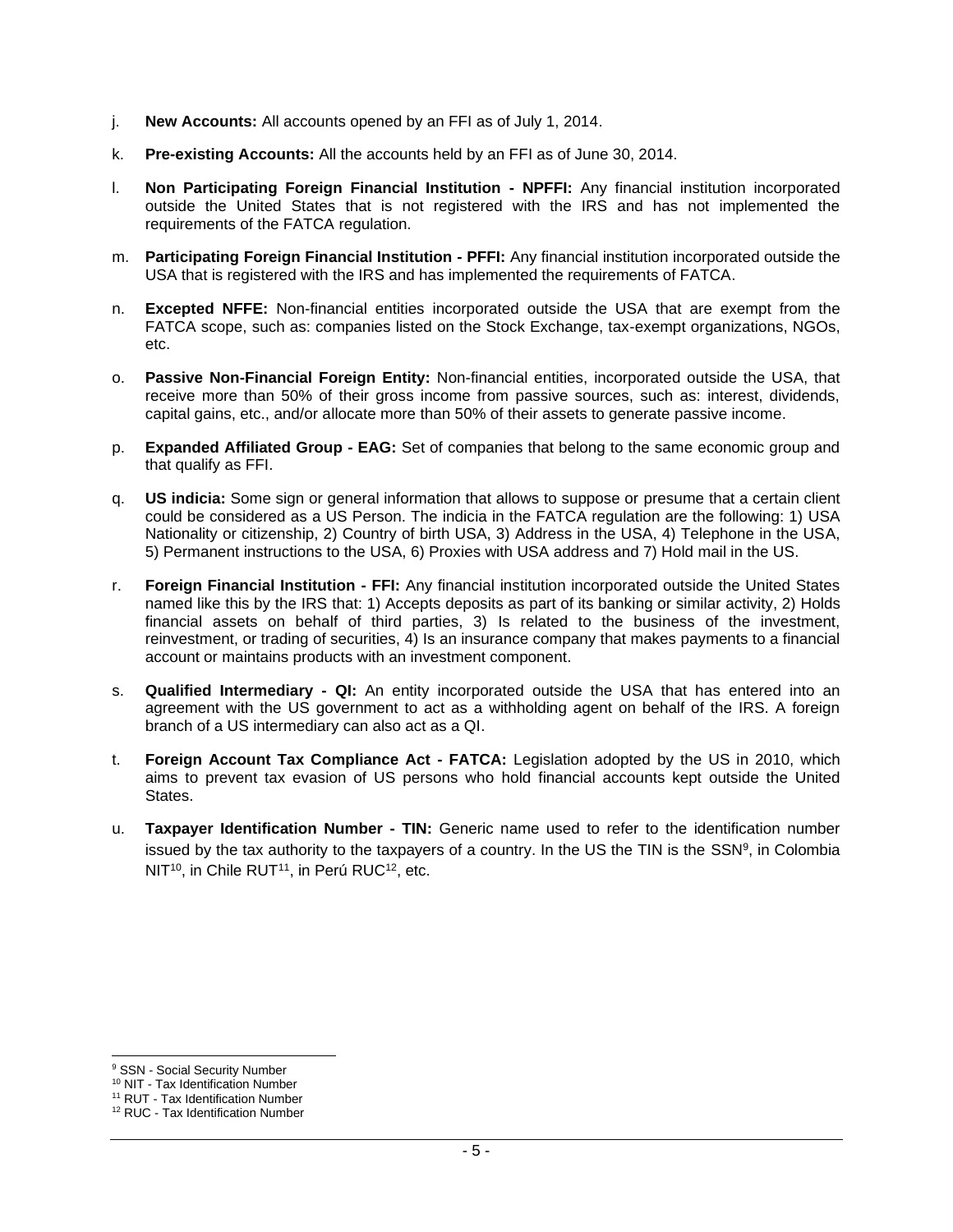- v. **Responsible Officer - RO:** Person appointed and authorized by the FFI to ensure compliance with FATCA obligations with local regulators and/or the IRS. At Credicorp, the Corporate RO is the Corporate Compliance Officer, who represents the Lead company of the Affiliate Group and can delegate functions to Officers and/or Heads of Compliance to act as local ROs in their respective jurisdictions.
- w. **Credicorp Compliance Officer/Head:** Person appointed by the Corporate RO, to implement and keep the management of the FATCA requirements in the jurisdiction of its competence. He may serve as local RO and/or IRS Point of Contact (POC).
- x. **US Person:** Citizens, residents, or tax residents, among other citizens, of the United States, as well as companies incorporated or organized in the United States or under the laws of that country.
- y. **Prima Facie FFI:** Entity that has been preliminarily identified as an FFI, for example, based on the International Standard Industrial Classification Codes (CIIU).
- z. **Substantial US Owner:** US person who holds, directly or indirectly, a percentage greater than or equal to 10% in shares/participations of a legal person or an investment vehicle. The percentage of participation may vary in some countries pursuant to local regulations for the Prevention of Money Laundering. (AML<sup>13</sup>), requiring the identification of substantial owners under stricter limits.
- aa. **Point of Contact - POC:** Person appointed by the RO to manage communications and the implementation of the FATCA program before the IRS. At Credicorp, POCs are the people appointed by the Compliance Officers/Heads who act as local ROs, to support them in managing the FATCA Program.
- bb. **Hold-Mail:** It is the postal service for the retention or custody of mail at a specific address in a country.
- cc. **Internal Revenue Service - IRS:** United States government federal agency in charge of tax collection and taxpayers compliance with tax obligations.
- dd. **Waiver FATCA:** Document signed by the client authorizing expressly the Financial Institution to provide the information required by FATCA to local and/or international authorities, in charge of compliance with said regulation.
- ee. **Recalcitrant account holder:** Natural or legal client who for various reasons has not provided, or refuses to provide, information regarding their FATCA status and cannot be classified by the FFI pursuant to the requirements of the regulation.

## **5. Responsibilities**

Directors, Managers, the Corporate RO, and their representatives; as well as the collaborators of the Credicorp companies will have the following responsibilities:

#### **a) Directors of Credicorp companies:**

<sup>13</sup> AML – Anti Money Laundering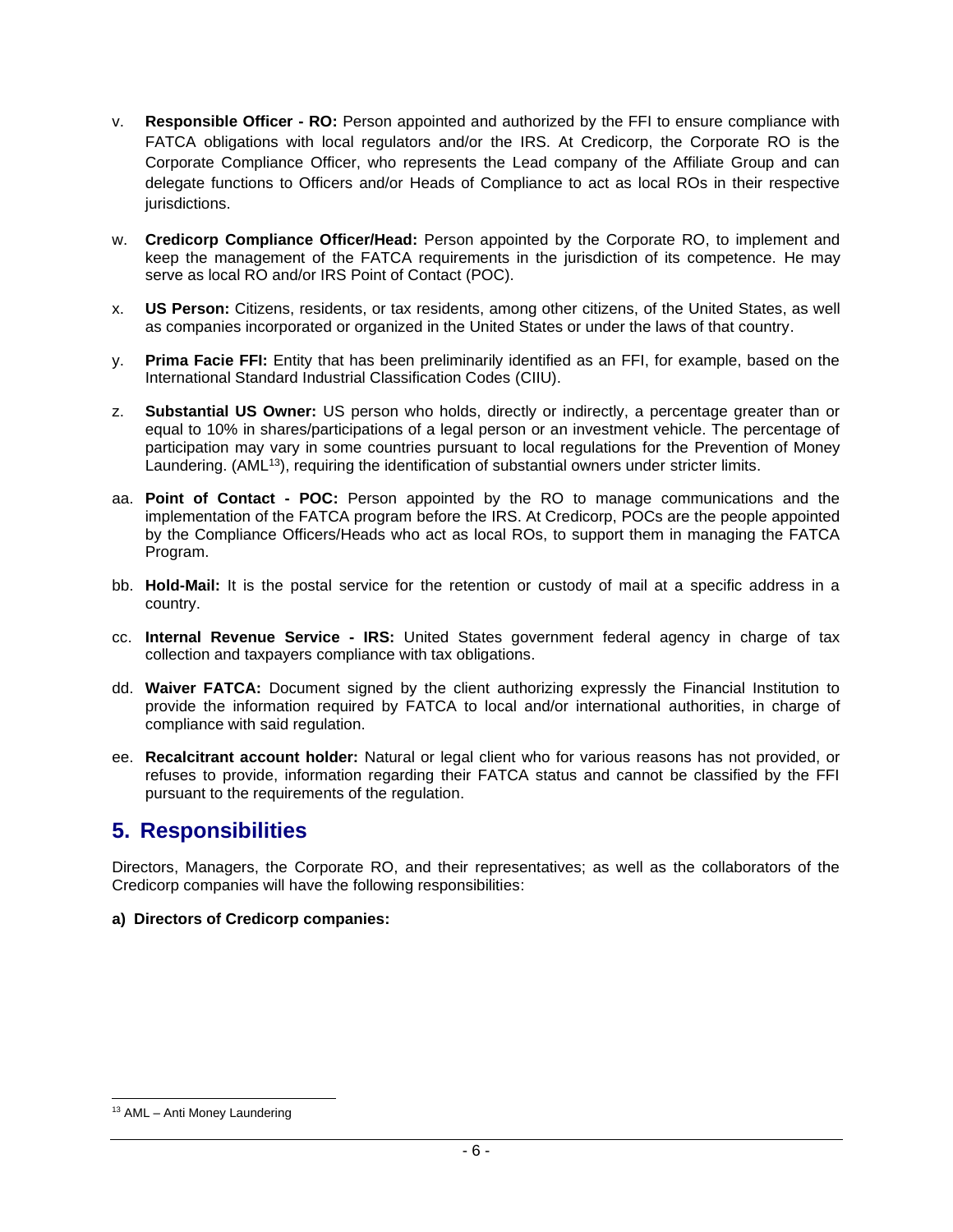- Consider the FATCA Policy impact on the strategic decisions of the Credicorp Financial Institutions.
- Guarantee the adoption and compliance of the FATCA Policy in all Credicorp entities.

#### **b) Managers of Credicorp companies:**

- Establish the required measures to ensure that the collaborators under their charge know and comply with the FATCA Policy.
- Align internal policies and procedures to current corporate policy.
- Ensure that employees who intervene directly or indirectly in the execution of FATCA, are adequately trained regarding the requirements and responsibilities of regulation such as: Identification, due diligence, customer classification, annual report, channel controls / new and existing products/services; etc.

#### **c) Corporate RO and representatives in Credicorp companies:**

- In Coordination with the RO and POC of each company, he must ensure that the activities of the Work Plan are fulfilled, the Annual FATCA Reports are sent to the IRS or the local tax authority; as required by each Regulatory Model, within the deadlines and terms established for each jurisdiction.
- Coordinate monitoring actions to verify compliance with the FATCA Policy and apply the corresponding disciplinary measures.
- Approve any exception to the policy, pursuant to the provisions of Section 8 of this document.

#### **d) Business Officer, Investment Advisor and/or similar in Credicorp companies:**

• Comply with customer knowledge activities to gather indicia and obtain the information required by the FATCA regulation.

#### **e) Collaborators:**

• Every employee of a Credicorp company who is aware of the breach of this policy, has the obligation to report this situation to their head and/or to the Credicorp Corporate Compliance Officer, via the communication channels of the Compliance Units of each subsidiary, corporate mail [cumplimientofatcacrs@bcp.com.pe](mailto:cumplimientofatcacrs@bcp.com.pe) or through the Credicorp Complaint System [www.credicorpnet.com](http://www.credicorpnet.com/)

# **6. General considerations**

- a) If the government of any jurisdiction where Credicorp operates enters into an IGA agreement for the implementation of FATCA, the requirements of local regulation must be applied pursuant to the terms and conditions established between both countries.
- b) As there are more sensitive business units in some Credicorp companies, it is possible that the Corporate RO and the Corporate Ethics and Compliance Division Management have greater controls than those provisioned in this policy.
- c) If the Credicorp companies outsource any of the functions impacted by FATCA, these companies must comply the requirements of the regulation, which must be included in the contracts and service level agreements, to ensure their correct application.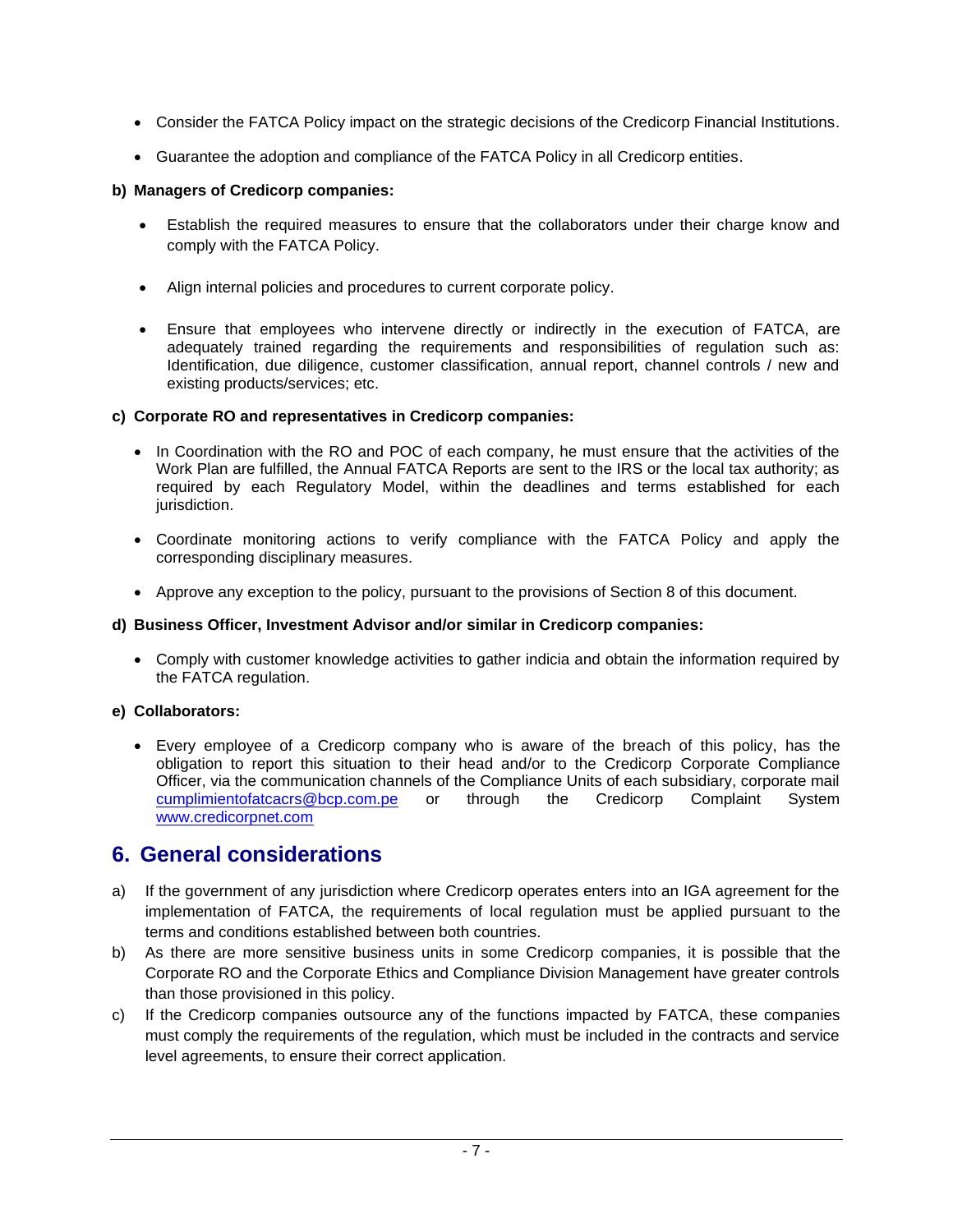d) It is not possible to include in this policy all the cases or particular situations that may arise; therefore, it is important to consider that the principles and spirit of the policy should prevail in any situation and be supplemented with consultations and references to the General Regulation FATCA (Chapter 4 of the US Internal Revenue Code); as well as local and international legislation, related to this standard.

# **7. Application of the Policy**

## **7.1 FATCA Government**

- a) The Credicorp Corporate Compliance Officer will fulfill the role of Corporate RO and will represent the Lead company of the Extended Affiliate Group, which in this case is Banco de Crédito del Perú.
- b) The Corporate RO will appoint the Heads/Compliance Officers to fulfill the role of local ROs in the local and foreign subsidiaries/affiliates. Each local RO will be in charge of appointing a POC in the company under their charge.
- c) The Corporate RO will appoint a Program Manager to develop the strategies and prepare the work plan to comply with the FATCA requirements in BCP Peru; and provide the guidelines for local and foreign subsidiaries/affiliates.
- d) The Corporate RO will ensure compliance with the FATCA policy in the Credicorp companies and will periodically control that the requirements of this policy and the procedures that derive from it are complied.
- e) Credicorp companies must implement the FATCA requirements considering a risk approach based on the available resources, capacities, and impact on each of the companies.

#### **7.2 Registration and maintenance of entities and investment vehicles**

- a) Any Credicorp investment company/vehicle that qualifies as FFI must comply with FATCA, be registered in the IRS Website, obtain a GIIN Code and implement the guidelines that correspond to the Regulatory Model of its jurisdiction.
- b) The RO of each company will be responsible for adding, deleting, and modifying the records of the entities and investment vehicles, in the IRS website.
- c) For IRS registration process, Banco de Crédito del Perú will be considered as the LEAD financial institution of the Credicorp Extended Affiliate Group.

#### **7.3 New companies, mergers, and acquisitions**

- a) The Corporate OR must centralize the evaluation and diagnosis of the implementation of FATCA in every new legal entity created and/or acquired.
- b) Prior to sending a binding offer in the framework of a creation, merger and / or acquisition process of a legal entity or an investment vehicle, the following actions must be taken:
	- The General Management, or the unit delegated by it, must notify the Compliance and Corporate Ethics Division about the creation, merger and/or acquisition process; in order for it to issue an opinion on the application of adequate FATCA due diligence in the prospective entity.
	- The local RO of the Credicorp company with active participation in the creation/acquisition process, must validate if the new company is a participating financial institution of FATCA and confirm if it has complied with implementing the requirements of the regulation, to avoid subsequent contingencies.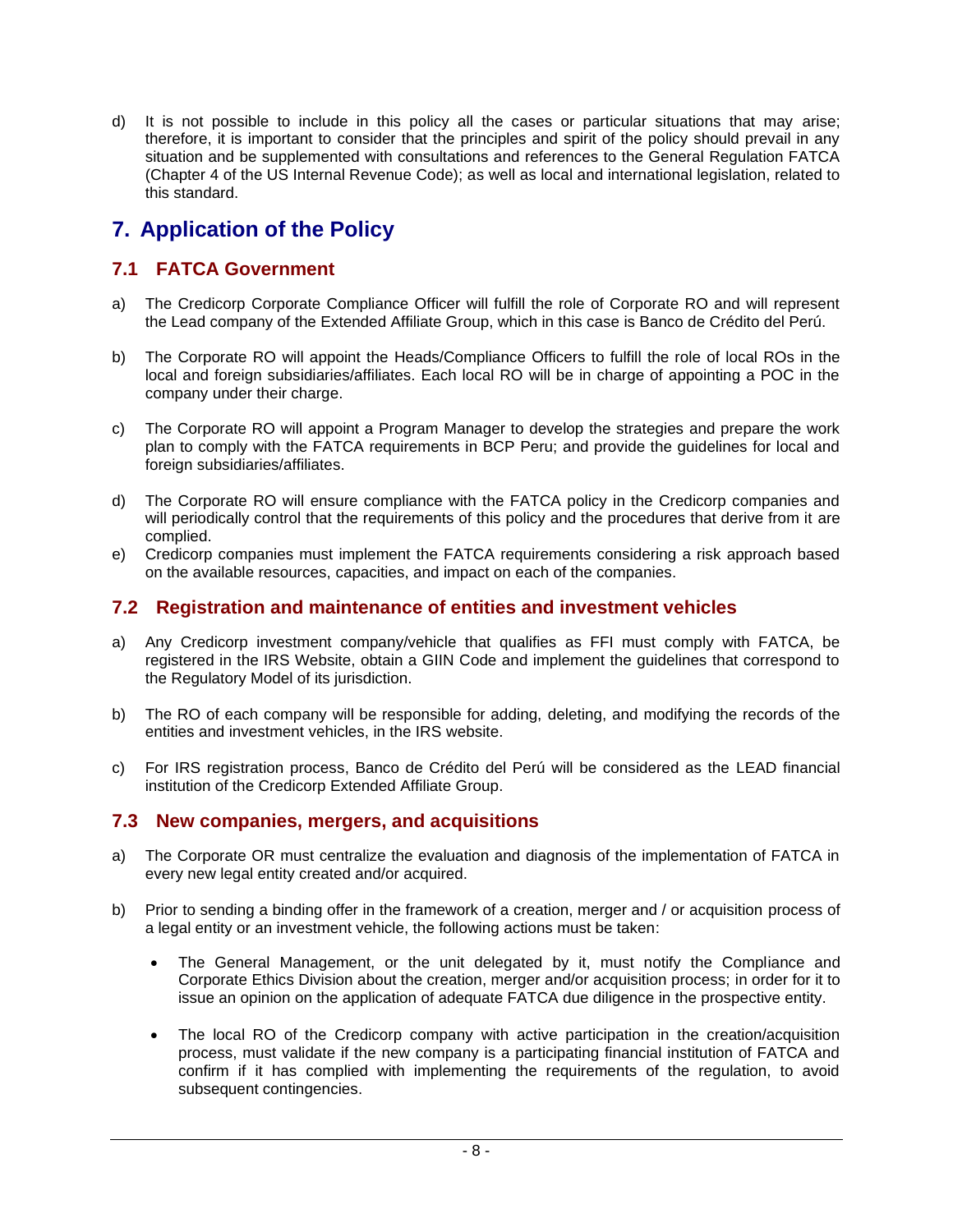c) During the creation, merger or acquisition process of any company/investment fund, the IRS registration form of the entity must be updated; registering the respective information of the new incorporated or acquired company.

## **7.4 Management and onboarding of counterparties**

- a) Credicorp FFIs may only carry out investment and/or correspondent operations through counterparties included in the following groups:
	- FFIs incorporated in a jurisdiction with an IGA agreement and with a GIIN code.
	- FFI participating in FATCA and with a GIIN code.
	- FI incorporated in the USA.
- b) Credicorp FFIs will apply requirements similar to those for customer identification, for all those counterparties with whom it wishes to establish business relationships. The required documentation may vary according to the regulatory model of the jurisdiction.
- c) Each Credicorp FFI must keep a database of its Financial Counterparties with updated information and the evidence of having carried out an adequate due diligence regarding their FATCA status.

## **7.5 Management and onboarding of customers**

The FATCA regulation requirements apply to all clients who purchase passive products and/or with investment components, who must identify their FATCA status at the time of onboarding. Only clients who are identified as US person, recalcitrant or non-consenting, non-participating FFI, etc.; will be subject to reporting to the local tax authority or the IRS, pursuant to the jurisdiction.

- a) No collaborator of Credicorp companies may advise and/or recommend clients regarding their classification, status or how to evade the FATCA requirements.
- b) No collaborator of Credicorp companies may alter and/or hide evidence and indicia of a client, in order to modify their FATCA classification.
- c) Credicorp companies must have the required information and documentation to support the classification of a client against FATCA obligations, whenever it is required by internal, external audits or reviews of local and/or international regulators, related to the compliance with regulation.
- d) In the cases of onboarding of investment account proxies who have unlimited control over a client's accounts, enhanced due diligence must be applied to allow greater knowledge of the owner on these accounts and the proxy who manages them.
- e) When the client does not wish to provide information on their FATCA classification, the Credicorp financial entity will not be able to continue with the process of contracting passive products.

## **7.6 Customer Due Diligence**

a) Credicorp companies must comply with due diligence processes provisioned by FATCA, pursuant to the terms and conditions defined by regulation.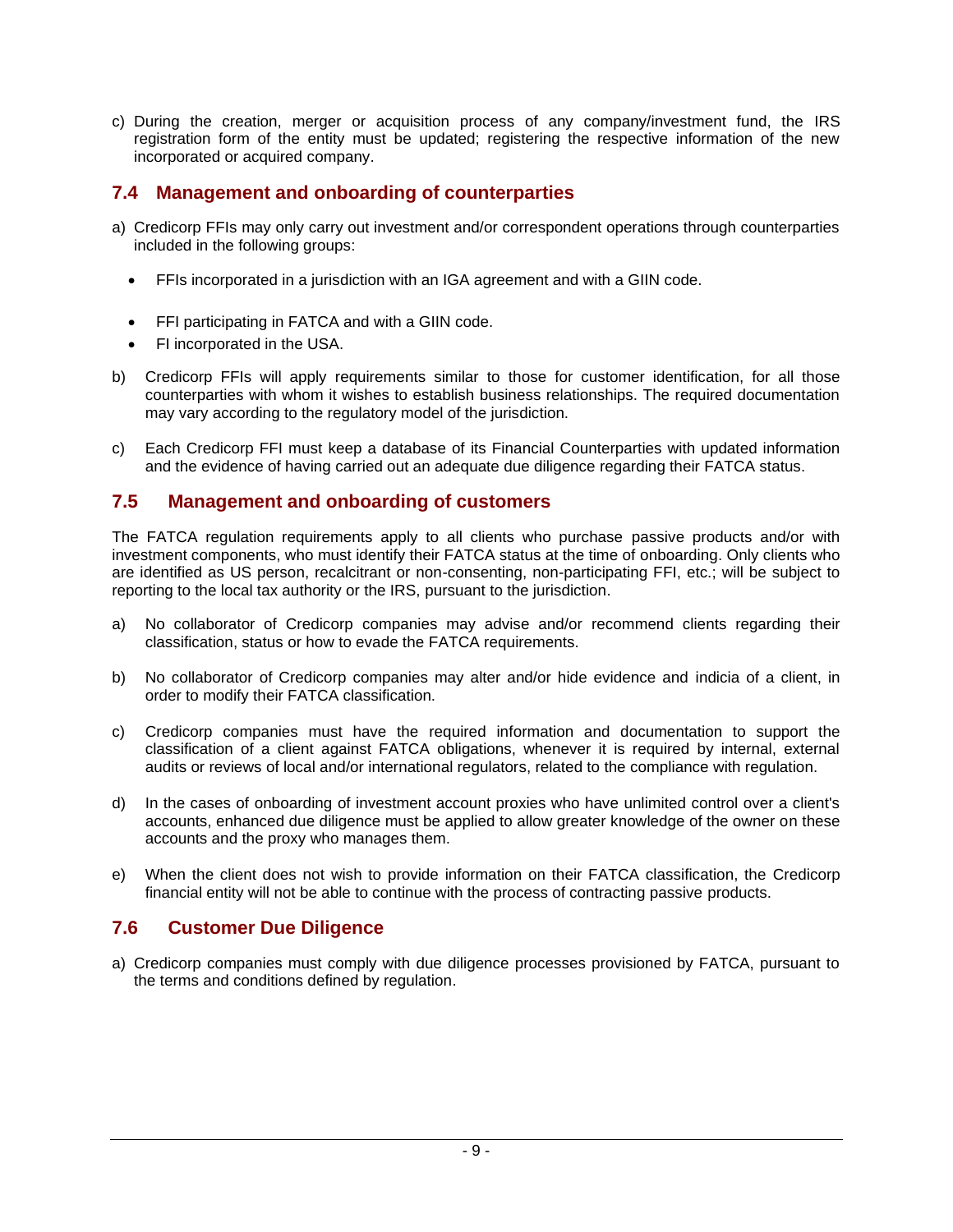- b) Credicorp companies must have adequate reports that allow them to identify changes in the circumstances of their clients and detect whether these changes generate indicia for clients to be considered as US persons.
- c) The local ROs of the Credicorp companies must inform the Corporate RO about failures or breaches in the due diligence processes.
- d) FATCA due diligence does not replace Prevention of Money Laundering and Terrorism Financing requirements.

### **7.7 Recalcitrant and Non-consenting Management**

- a. Customers, new or existing, identified or with indicia of being a US person and who do not comply with the submission of the documentary support required by the financial institution, will be considered recalcitrant or non-consenting, pursuant to the regulations applicable to the country. Their separation from the Credicorp companies will be evaluated, pursuant to current local laws.
- b. In cases where it is not possible to terminate a recalcitrant or non-consenting client, no new business will be concluded with him, to the extent that local law allows it.

#### **7.8 Requirements for Business Officers and other managers of the commercial relationship <sup>14</sup>**

- a) Compliance with the FATCA requirements regarding due diligence with the client is the responsibility of the Business Officer, Investment Advisor and/or peer in Credicorp companies.
- b) Business Officers, Investment Advisors and/or peers in Credicorp companies, must inform the Credicorp Corporate Compliance Officer or their representatives, if they have knowledge of any information or indicia that their clients may qualify as US Person or Substantial US Owner.
- c) Business Officers, Investment Advisors and/or their peers in Credicorp companies, must keep the relevant information and documentation up to date to establish the FATCA classification of their clients; and make it available whenever it is required for controls, audits, monitoring, etc.
- d) If a Business Officer, Investment Advisor and/or its peer in Credicorp companies, is aware that an update of data and/or change of circumstances of a client, has generated any indicia to be considered as a US person, the Compliance Unit, or the representative of the Corporate RO in the company must be informed.
- e) Business Officers, Investment Advisors and/or their peers in Credicorp companies must provide a periodic Statement certifying that:
- They are kept up to date regarding their functions related to FATCA.
- They have not carried out any type of FATCA consultancy for clients.
- They have complied with informing the local Compliance team of any relevant indicia or information on clients in their portfolio, such as: (i) the account holder is not the actual owner of the funds; and this mechanism is being used to evade the identification and FATCA classification of a possible US person; (ii) the Substantial US Owner of a legal entity has not been correctly identified, to prevent the identification and correct FATCA classification of the client.

<sup>14</sup> Includes Business Advisors, Stock Market Advisors, Asset Advisors and / or equivalent positions in Credicorp companies.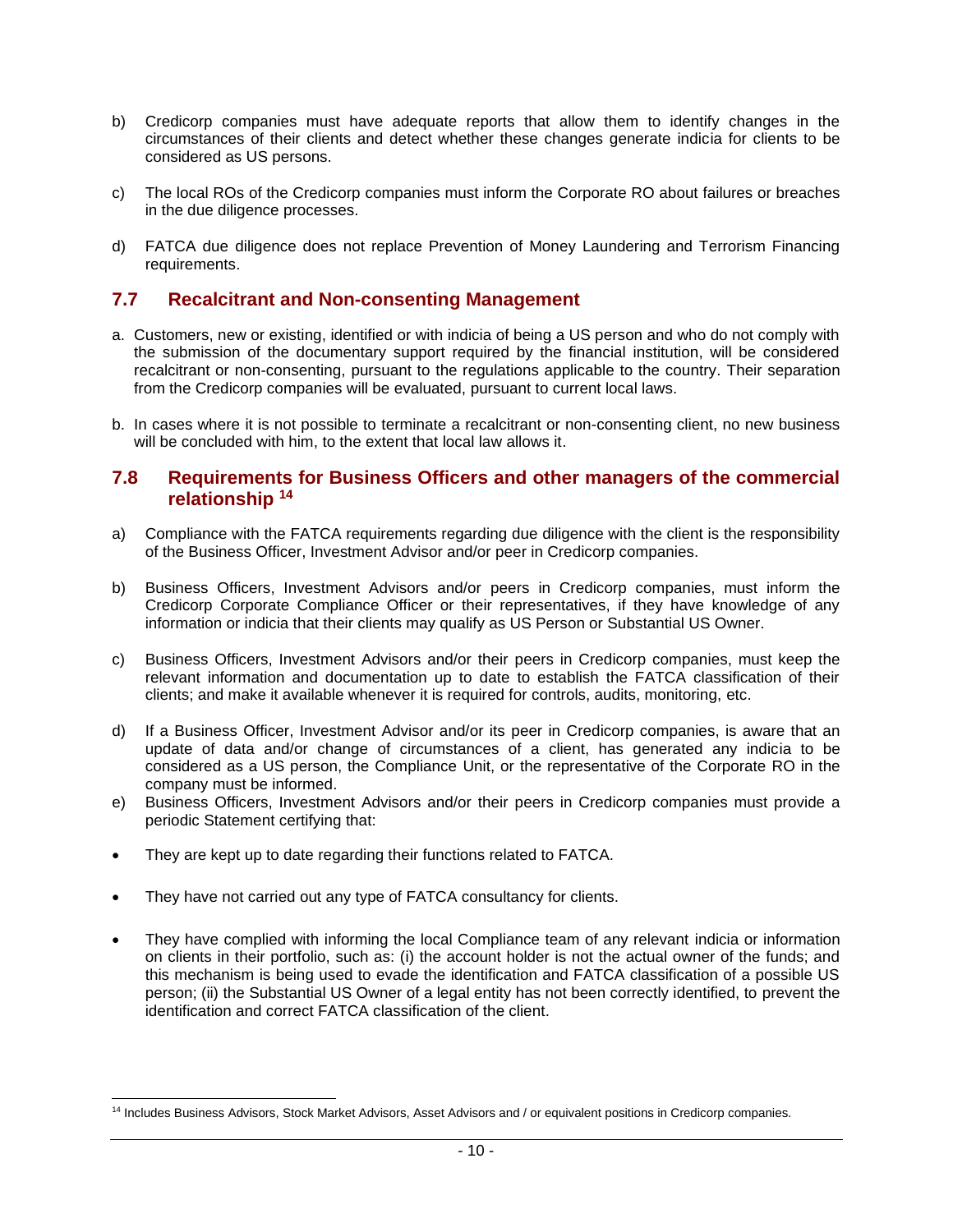## **7.9 Reports submitted to the local regulator or IRS**

- a) Credicorp companies must submit to the IRS, or to the local tax authority, the annual reports required by FATCA, within the established deadlines and pursuant to the mechanisms implemented by the regulator of each jurisdiction.
- b) Credicorp companies impacted by FATCA may report the client's personal and financial information only if they have their express authorization recorded in any of the following documents: (i) Tax Residence Affidavit, (ii) FATCA Self Certification, (iii)) W8, W9, W-8BEN-E. (iv) Other documents in force in the jurisdiction.
- c) Credicorp companies must adapt the reporting scheme pursuant to the specifications and conditions provided by the local tax authority of the jurisdictions with IGA Model 1. In cases where the company is in a non-participating jurisdiction or with IGA Model 2, they must report directly to the IRS according to the mechanisms established for that purpose.

## **7.10 Withholdings**

- a) The withholding required by FATCA will only be applicable if the local laws where the Credicorp company is incorporated so allow it. If local legislation does not allow withholdings or the FFI does not carry out this activity, superior intermediary must be notified that the client qualifies as recalcitrant, non-consenting or non-participant.
- b) Each Credicorp company is responsible to calculate and withhold according to the terms and conditions established by FATCA, where applicable.

## **7.11 Products and Channels**

- a) Every time new channels, products, services are developed, or existing ones are modified: a FATCA evaluation must be carried out, which allows identifying the level of risk and impact of this regulation. The evaluation will be in charge of the local ROs of each of the Credicorp companies.
- b) It is the responsibility of each Credicorp company to establish the required controls to carry out this analysis in the process of creating or modifying new channels, products, services.

## **7.12 Internal certifications**

- a) The ROs and POCs of the Credicorp Financial Institutions must carry out periodic reviews to identify opportunities for improvement to comply with the FATCA regulatory requirements in their respective companies. These reviews can be conducted internally or with the participation of external consultants/reviewers.
- b) Each year, the ROs of the Credicorp Financial Institutions must certify to the Corporate RO that all the actions of the work plan have been carried out, in order to comply with the FATCA requirements in their respective companies.

## **7.13 Certification by the IRS**

a) Every 3 years, the FFIs that are in Model 2 IGAs countries or those that are in non-participating jurisdictions where the General Regulation applies, must obtain Periodic Certifications by the IRS, to guarantee compliance with the regulation in their respective companies. These Certifications are mandatory and are Affidavits.